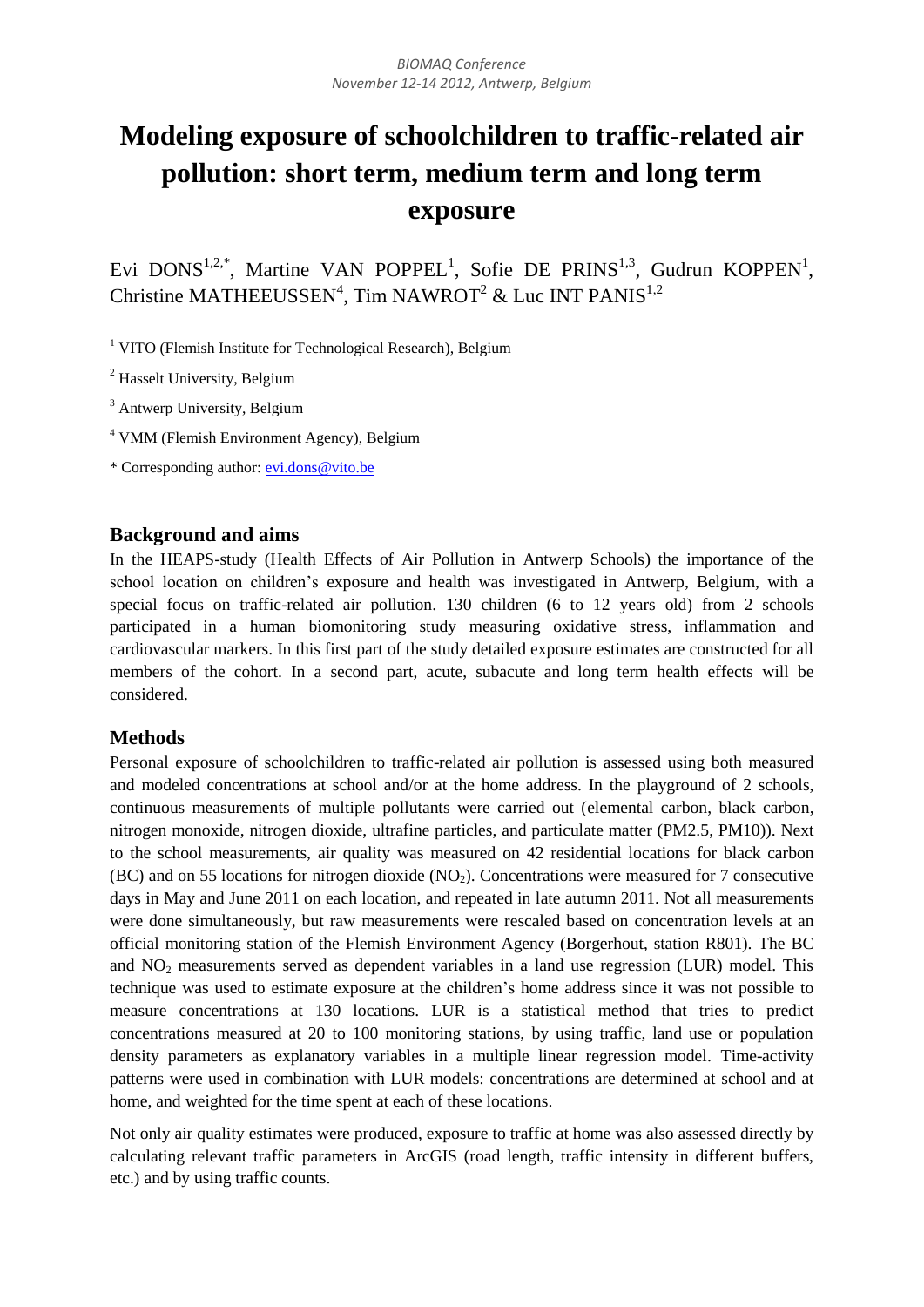# **Results**

#### *Short term exposure*

Concentrations measured at school in the hours before and during the medical examination were used for assessing acute health effects. Over two seasons, short term BC exposure, as measured in the playgrounds ranged from 514 ng/m<sup>3</sup> to 6285 ng/m<sup>3</sup>, and for NO<sub>2</sub> from 10.8  $\mu$ g/m<sup>3</sup> to 35.7  $\mu$ g/m<sup>3</sup>. Concentrations measured in the playgrounds of the 2 schools were very similar. In autumn



Fig 1, Black Carbon (BC) and Nitrogen Dioxide (NO<sub>2</sub>) concentrations measured at the official AQ station in Borgerhout (R801). The black dots indicate days of medical examinations. The dotted line is the period averaged concentration.

#### *Medium term exposure*

To determine medium and long term exposure, LUR models were developed. Significant variables in the annual LUR model for BC were heavy traffic in buffers of 50m and 100m, total road length in a 1km buffer, and number of addresses in a buffer with radius 50m. For NO<sub>2</sub>, similar variables proved to be significant in the model, with additional variables for traffic intensity of all vehicles in buffers of 50m and 500m, and a negative indicator variable for the presence of green spaces within a 500m radius. The LUR estimates were recalculated into daily concentrations by using the temporal trend observed at a fixed monitor of the official AQ network. Home and school addresses of the study cohort were geocoded and the LUR models for BC and NO<sub>2</sub> were applied. Integrated medium term exposure was determined until 10 days before the child's examination, taking into account exposures at home and at school and the time spent in each of these microenvironments. As an example, one day before the medical examination, the integrated exposure averaged 1492 ng BC/m<sup>3</sup> and 26  $\mu$ g/m<sup>3</sup>  $\mu$ g  $NO<sub>2</sub>/m<sup>3</sup>$  in spring; in autumn levels for the same group of children increased to 3157 ng BC/m<sup>3</sup> and 43  $\mu$ g NO<sub>2</sub>/m<sup>3</sup>. Exposures at locations different from the residential or school location are omitted, but they could nevertheless impact personal exposure.